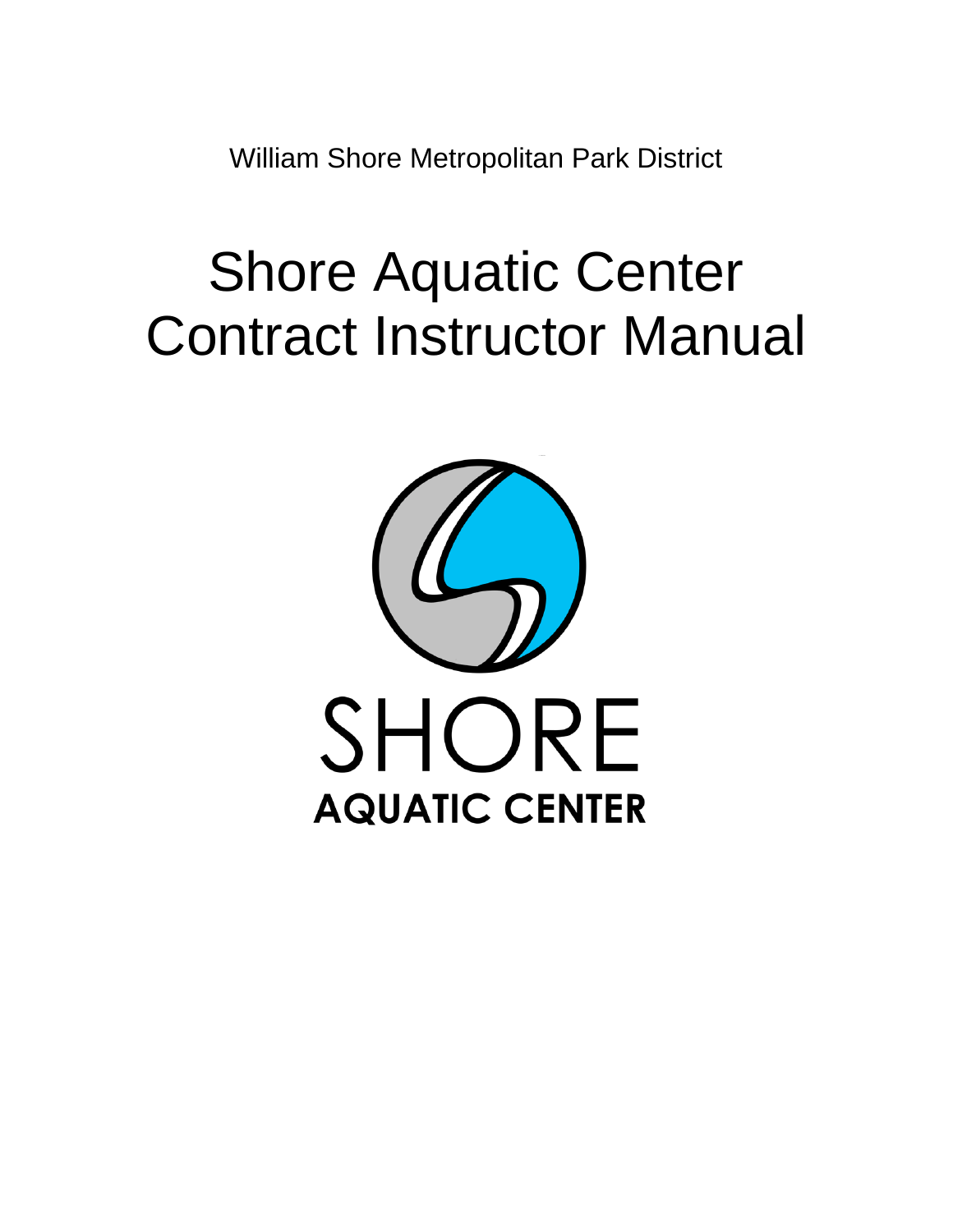# **Come teach with us!**

# **Become a Contract Instructor**

As a Contract Instructor, you will enter into an Independent Contractor Agreement with the Shore Aquatic Center that is designed as a 70/30 split, with the Instructor retaining the higher percentage. The Contract Instructor and the District Manager will determine a mutually agreed upon course fee (Contract Instructors teaching private swim sessions will be the same as private lesson fees offered by the Aquatic Center). All registration fees are collected and deposited by the Shore Aquatic Center.

# **What can the Shore Aquatic Center offer you as an Instructor?**

- The SAC uses a computer registration system that will allow us to maintain the facility booking for your class and to process registrations in an efficient manner. Instructors will receive attendance and waitlist reports prior to the first session.
- We accept cash, checks, Visa and MasterCard for payments. We offer in-person registration for all programs at SAC, as well as online registration.

# **Contract Instructor Manual**

Please review the information within this Contract Instructor Manual to acquaint yourself with the program. The Contract Instructor Manual is your resource for information on our Contract Instructor program as well as instructions on how to apply to become an Instructor with Shore Aquatic Center. The manual also includes:

Contract Class Proposal Form

You can request to have the information faxed, mailed, or emailed to you - please call (360) 417-9767 for information or email us at [info@sacpa.org.](mailto:info@sacpa.org.)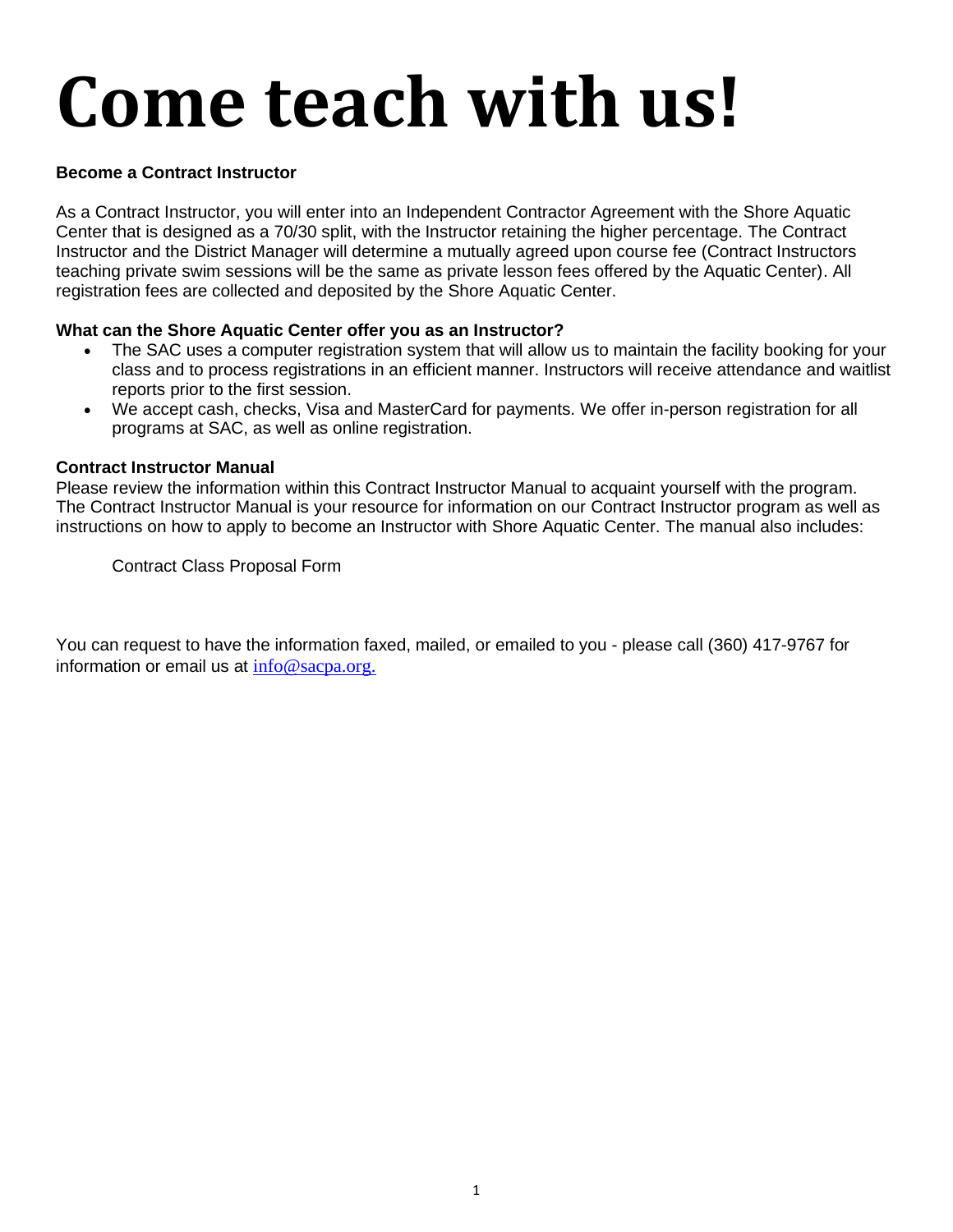# **Contract Instructor Information**

#### **How to become a Contract Instructor**

Instructors are hired on a contractual basis. In order to become a Contract Instructor for the Shore Aquatic Center, a potential Instructor must first submit a Contract Class Proposal Form for each course proposed.

For your convenience, you can find the Contract Class Proposal Form online on our employment page at www.sacpa.org . (You can also find a copy at the end of this manual.) Please complete this form and return it to the Shore Aquatic Center Manager at 225 E. 5<sup>th</sup>, Port Angeles, WA 98362. Contract Class Proposal Forms are accepted year-round.

Once you have submitted your Proposal Form the Manager will contact you and serve as your primary point of contact for the processing of your application. The Manager will review your paperwork and notify you if your Proposal Form has been accepted. Once accepted, you must provide the required items listed below before being approved. Once approved you will enter into an Independent Contractor Agreement with the William Shore Metropolitan Pool District. Once the agreement is executed, you will be able to offer the approved courses.

# **Items Required**

Before the district can enter into an Independent Contractor Agreement the following documents must be obtained from a potential Instructor:

#### 1. **National background check**

2. A completed paperwork packet for payment

#### **How to submit a Contract Class Proposal Form**

A separate Contract Class Proposal Form is required for each course you wish to teach. Contract Class Proposal Form are accepted year-round. Submitting a Contract Class Proposal Form does not guarantee that the course will automatically be approved.

There is no exclusivity to Instructors or the courses they teach.

#### **Insurance**

By teaching for the William Shore Memorial Pool District/Shore Aquatic Center you are covered by the insurance of the district.

#### **CPR/First Aid Certification**

All instructors must be certified in both CPR and Basic First Aid. This can be obtained by signing up for a class through the Shore Aquatic Center. Certifications already held must have been renewed within the last 6 months and included in the initial application.

#### **Membership**

All Contract Instructors must have their own membership to use the facility when not teaching classes. Using the facility- including hot tub or sauna- before or after your class is not acceptable if you do not have a membership. Failure to comply will result in you being removed as an Instructor.

#### **Equipment**

Contract Instructors cannot leave any equipment behind after their classes; only equipment owned by the district can be left on deck or in program storage. Contract Instructors can only use district equipment for programming, not equipment that belongs to the Coast Guard, Port Angeles Swim Team or Swim Club.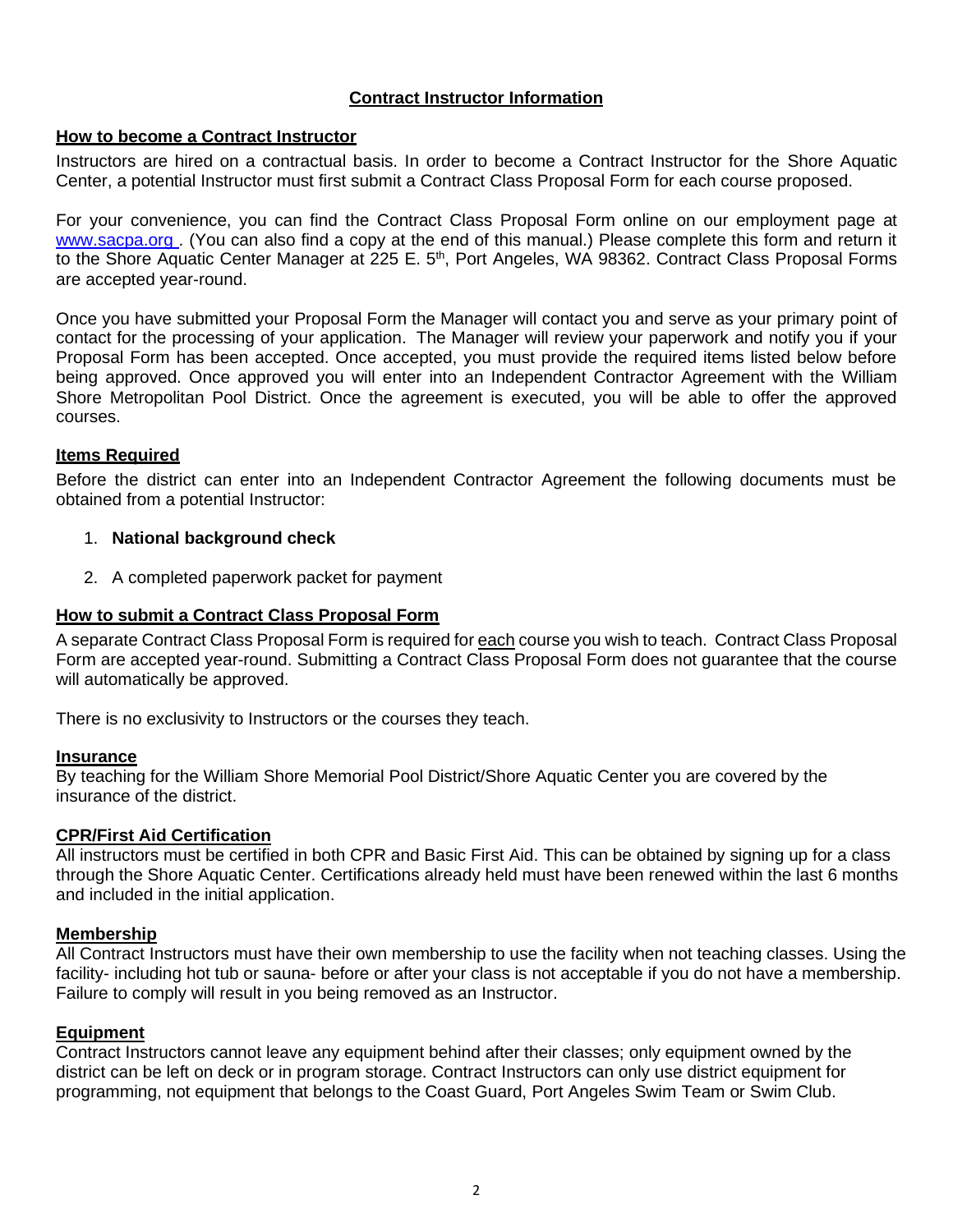# **Class Fees**

All Contract Instructors set their class fees (except private swim lessons). The Manager will provide assistance on current market conditions. The Instructor and the District will determine a mutually agreed upon course fee. The District reserves the right to approve all class fees.

# **Refunds**

The Shore Aquatic Center refund policy reads as follows:

- 1. Credits/Refunds are gladly made if requested at least (3) working days prior to the first date of class/program. Credits cannot be offered to participant once the class has been started. Participants cannot switch their class fee over to another class once they have registered.
- 2. If you are not satisfied with your class/program, you must contact us within 24 hours after your first class/program meeting. Credits/transfers may not be given if doing so drops class enrollment below minimum required. Credits will not be given after the second-class meeting or for services already rendered.
- 3. Classes/programs that fail to meet the minimum enrollment may be cancelled. If a class/program is cancelled due to low enrollment, your registration fee will be credited to your account unless specified otherwise. William Shore Memorial Pool District/Shore Aquatic Center will make every effort to give 48 hoursadvance notice of low enrollment cancellations.

# **Instructor Payment**

As a Contract Instructor, you will receive a percentage of course revenue and the District will retain a percentage as follows:

# 70% Instructor/ 30% District Split

All registration fees are collected and deposited by Shore Aquatic Center. Percentages are paid to Instructors at the end of each class session. Requests for payments are accepted once every session or month. We will not pay out on participants who were not offered services or received a refund.

It is the District's policy to provide payment after receipt of services. Therefore, advance payments are not possible. Contract Instructors will receive payment within 30 days of the District receiving class attendance sheets and all class evaluation forms. It is the Instructor's responsibility to submit all required documents at the end of each class session to receive a timely payment.

Private swim lesson instructors will be paid on the  $5<sup>th</sup>$  and  $20<sup>th</sup>$  of each month. PSI will need to submit a full list of attendees at the end of each month listing the first, last and date of each lesson. Only those registered and paid for will be paid.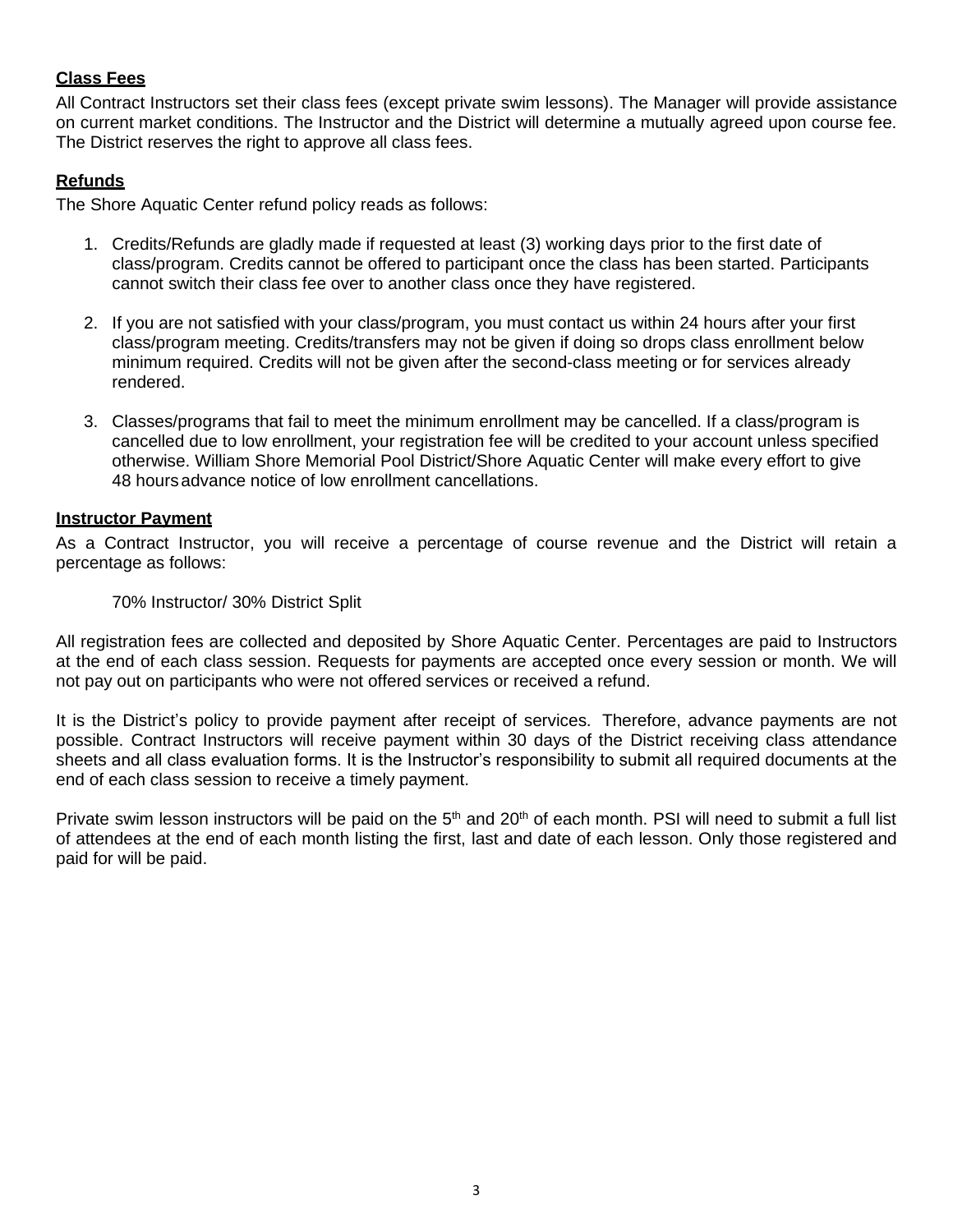# **Course Information**

# **Registration**

Shore Aquatic Center shall be responsible for and have complete control over the registration of participants. Under no circumstances is an Instructor to accept payments, except for pre-approved supply fees.

No registrations may be taken by an Instructor. All participants must pre-register with the District before being allowed into any class/program. It is the Instructor's responsibility to ensure all participants are registered and fully paid prior to attending class. Participants can show via their phone, tablet, computer to an instructor that they have paid for the class if they are not listed on the printed roster. Rosters will be updated weekly.

#### **Course Scheduling**

Instructors are responsible for submitting class schedules through the Contract Class Proposal Form. District staff will attempt to accommodate Instructor's schedule requests.

The William Shore Metropolitan Park District observes the following holidays. Please keep in mind that these holidays may affect your class schedules.

| New Year's Day             | Labor Day               |
|----------------------------|-------------------------|
| Christmas Day              | <b>Thanksgiving Day</b> |
| Christmas Eve (3pm close). |                         |
| <b>Memorial Day</b>        |                         |
| Independence Day           |                         |

# **Absences, Substitutes, Cancellations**

If an Instructor is ill or unable to meet with their class, the Instructor must notify the Manager as soon as possible but no later than one hour prior to the start of class. It is the **Instructor's** responsibility to notify students of a course cancellation of this nature.

If an Instructor has made arrangements for a substitute the District must be notified no later than one hour prior to the start of class. All substitutes must have an approved application on file including national background check.

Classes without minimum enrollment will be cancelled or combined. If the activity or class is cancelled by the district, Shore Aquatic Center will issue a refund and inform the Instructor and students of the cancellation.

# **Course Times**

Instructors are responsible for providing instruction for the specified number of hours agreed upon and advertised. Instructors will be scheduled time to setup and tear down after their program, this scheduled time is the only time you will have access to the space.

# **Course Enrollment**

Once we have started registration for a new session, you can inquire about your enrollment at any time by calling the District Manager.

#### **Attendance Sheets**

Be sure to fill out class attendance sheets before your program begins each day.

#### **Taking Attendance**

It is the Instructor's responsibility to take attendance at each class. This is especially important for large classes where participants may have shown up to class without paying. Please inform individuals who have not paid to go to Shore Aquatic Center front desk or pay online and show receipt as proof of late registration. Participants must either be on your sheet or have a district issued receipt before you admit them to your class.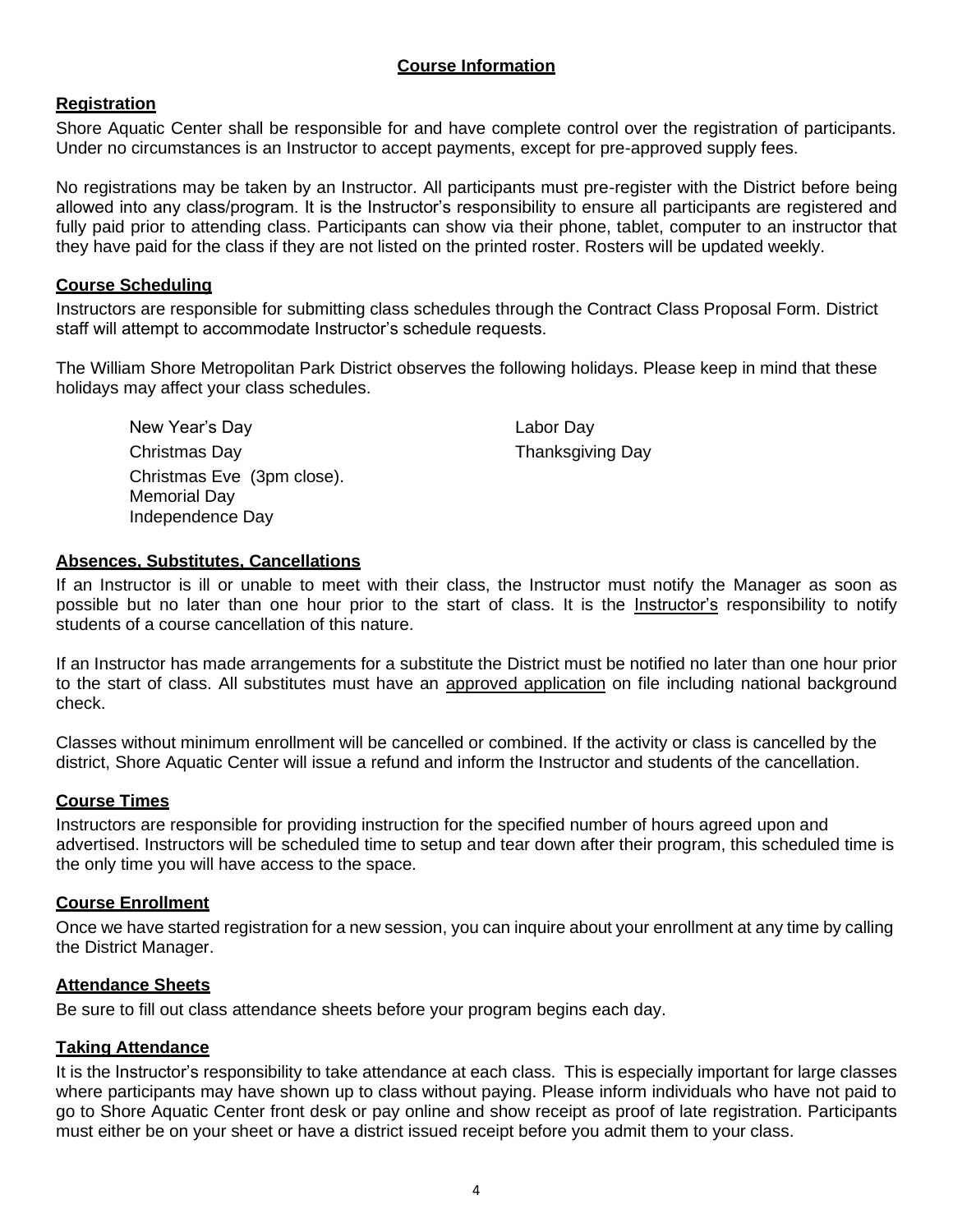#### **No-Shows**

If a participant does not show up for the first class, please let the District Manager know. SAC staff will give the participant a call to remind them of the next class (if you have multiple classes).

#### **Facility Usage**

All Contract Instructors using District facilities will be allowed to set up their activity area 15 minutes prior to the beginning of class/program. The Instructor must always leave the area in the condition in which it was found. This means cleaning up any materials (equipment, mats, balls, etc.) and replacing any furniture and/or equipment back in its original location after the class/program ends.

#### **Accident and Incident Reports**

All accidents and incidents, no matter how minor they appear, should be reported to the Manager. If an accident occurs in your class, please act calmly, promptly, efficiently and take care of the situation. Please fill out the Accident Report Form and provide to the Manager.

#### **Child Abuse**

All contractors are legally required to report questionable bruises or marks that are repetitious and obvious to them. Likewise, should a child indicate to a contractor that abuse, either physical or sexual, is happening to them, it is their obligation to report the discussion to the District Manager.

#### **Marketing Your Course**

#### *Social Media*

The Shore Aquatic Center will promote your classes on our Facebook page and our Instagram page a few weeks before the registration deadline.

#### *Website*

The Shore Aquatic Center will promote your classes on our facility's website. There will be a link for registration following your classes' description.

# *Activity Guide*

The Parks and Recreation Department publishes three Activity Guides that are distributed at each of our locations as well as on our City website. Your classes will be published in the Activity Guides that coincide with your class dates.

# *School Flyers*

If your program/classes pertain to youth participation we will advertise your class on school flyers with our monthly distribution. You will not be able to distribute your own flyers to the schools.

# **Stay Connected**

A lot happens throughout the year so stay connected to the William Shore Memorial Park District/Shore Aquatic Center by ensuring we have your current email address and phone numbers.

For more information on the William Shore Memorial Park District please call (360) 417-9767, or visit us at [www.sacpa.org](http://www.sacpa.org/)

.